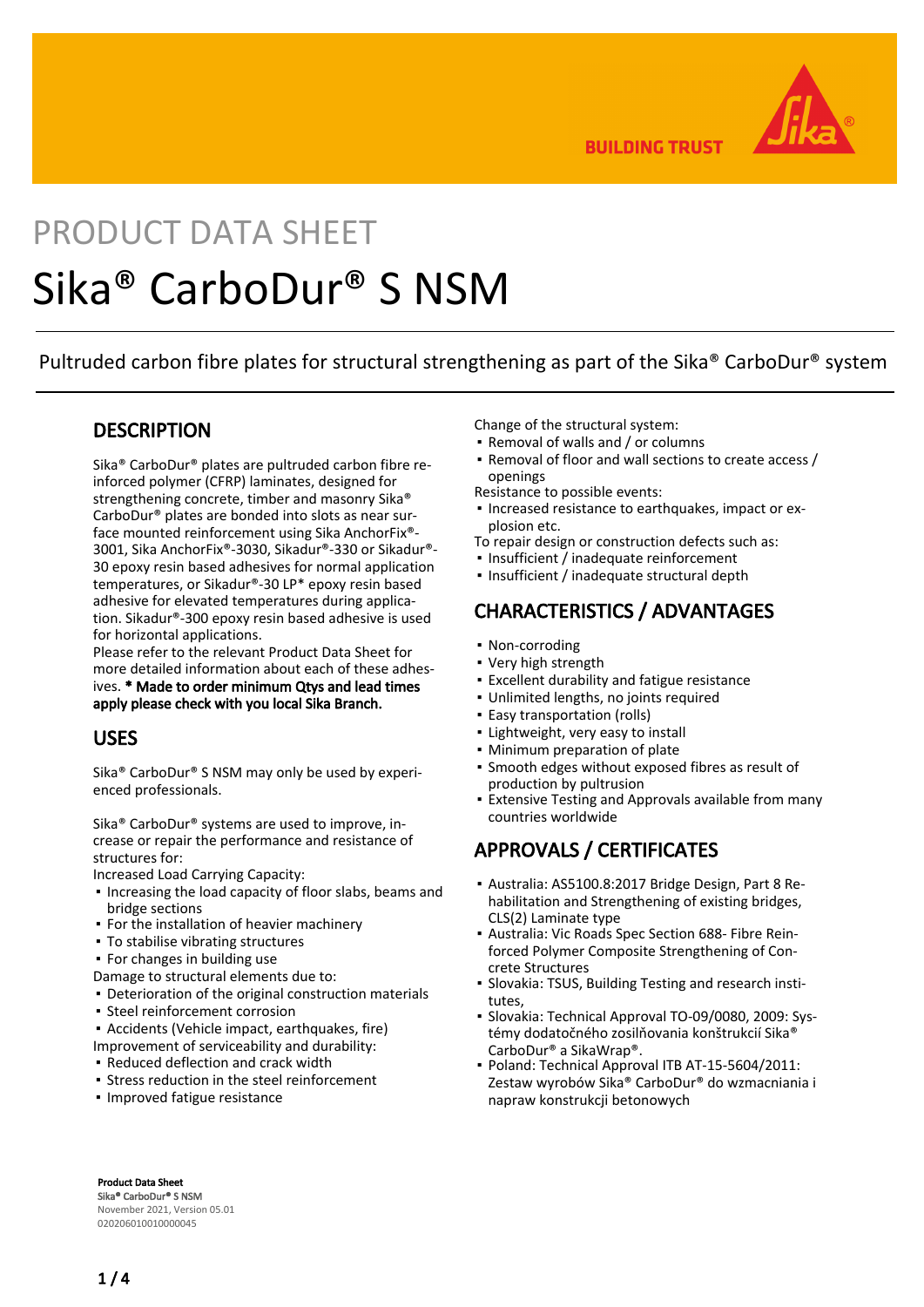- Poland: Technical Approval IBDiM Nr AT/2008-03- 0336/1 "Płaskowniki. pręty, kształtki i maty kompozytowe do wzmacniania betonu o nazwie handlowej: Zestaw materiałów Sika® CarboDur® do wzmacniania konstrukcji obiektów mostowych
- Poland: Technical Approval IBDiM Nr AT/2008-03- UK: Concrete Society Technical Report No. 55, Design guidance for strengthening concrete structures using fibre composite material, 2012.
	- Italy: CNR-DT 200 R1/2013 Guide for the Design and Construction of Externally Bonded FRP Systems for Strengthening Existing Structures

# PRODUCT INFORMATION

| Fibre volume content      | >68%                                                    |                                                                                                                                                                                                                                                                        |                  |                              |  |
|---------------------------|---------------------------------------------------------|------------------------------------------------------------------------------------------------------------------------------------------------------------------------------------------------------------------------------------------------------------------------|------------------|------------------------------|--|
| Packaging                 |                                                         | Supplied in rolls of 250 m in nonreturnable cardboard boxes.                                                                                                                                                                                                           |                  |                              |  |
| <b>Shelf life</b>         |                                                         | Unlimited, provided the storage conditions are met.                                                                                                                                                                                                                    |                  |                              |  |
| <b>Storage conditions</b> |                                                         | Store in original, unopened, sealed and undamaged packaging in dry condi-<br>tions at temperatures of max. +50 °C. Protect from direct sunlight.<br>Transportation: only in the original packaging, or otherwise adequately<br>protected against any mechanical damage |                  |                              |  |
| Appearance and colour     |                                                         | Carbon fibre reinforced polymer with an epoxy matrix, black.                                                                                                                                                                                                           |                  |                              |  |
| <b>Dimensions</b>         | Type Sika <sup>®</sup> Car-<br>boDur <sup>®</sup> S NSM | Width                                                                                                                                                                                                                                                                  | <b>Thickness</b> | <b>Cross section</b><br>area |  |
|                           | 1.030                                                   | $10 \text{ mm}$                                                                                                                                                                                                                                                        | $3.0 \text{ mm}$ | $30 \text{ mm}^2$            |  |
|                           | 1.525                                                   | $15 \text{ mm}$                                                                                                                                                                                                                                                        | $2.5 \text{ mm}$ | $37.5 \, \text{mm}^2$        |  |
|                           | 2.025                                                   | $20 \text{ mm}$                                                                                                                                                                                                                                                        | $2.5 \text{ mm}$ | $50 \text{ mm}^2$            |  |

#### TECHNICAL INFORMATION

| Laminate tensile strength                          | Mean value                                         | $3100 N/mm^2$             | (EN 2561)  |
|----------------------------------------------------|----------------------------------------------------|---------------------------|------------|
|                                                    | 5 % Fractile-value                                 | 2 900 N/mm <sup>2</sup>   |            |
|                                                    | Values in the longitudinal direction of the fibres |                           |            |
| Laminate modulus of elasticity in ten-             | Mean value                                         | 170 000 N/mm <sup>2</sup> | (EN 2561)  |
| sion                                               | 5 % Fractile-value                                 | 165 000 N/mm <sup>2</sup> |            |
|                                                    | Values in the longitudinal direction of the fibres |                           |            |
| Laminate elongation at break in tension Mean value |                                                    | 1.80%                     | (EN 2561)  |
|                                                    | Values in the longitudinal direction of the fibres |                           |            |
| <b>Glass transition temperature</b>                | >100 °C                                            |                           | (EN 61006) |

#### SYSTEM INFORMATION

| System structure | The system build-up and configuration as described must be fully complied<br>with and may not be changed.<br>Resin Adhesive – Sika AnchorFix®-3001, Sika AnchorFix®-3030, Sikadur®-<br>30, Sikadur®-330, Sikadur®-30 LP*. Sikadur 30 LP* is a non stock item, lead |
|------------------|--------------------------------------------------------------------------------------------------------------------------------------------------------------------------------------------------------------------------------------------------------------------|
|                  | times and minimum quantities apply.<br>Structural strengthening Carbon plates - Sika® CarboDur® S NSM                                                                                                                                                              |
|                  | For detailed information on the different resins, together with the applica-<br>tion details, please refer to the latest Product Data Sheets and the "Meth-<br>od Statement Sika® CarboDur® Near Surface Mounted Reinforcement"                                    |
|                  | Ref: 850 41 07.                                                                                                                                                                                                                                                    |

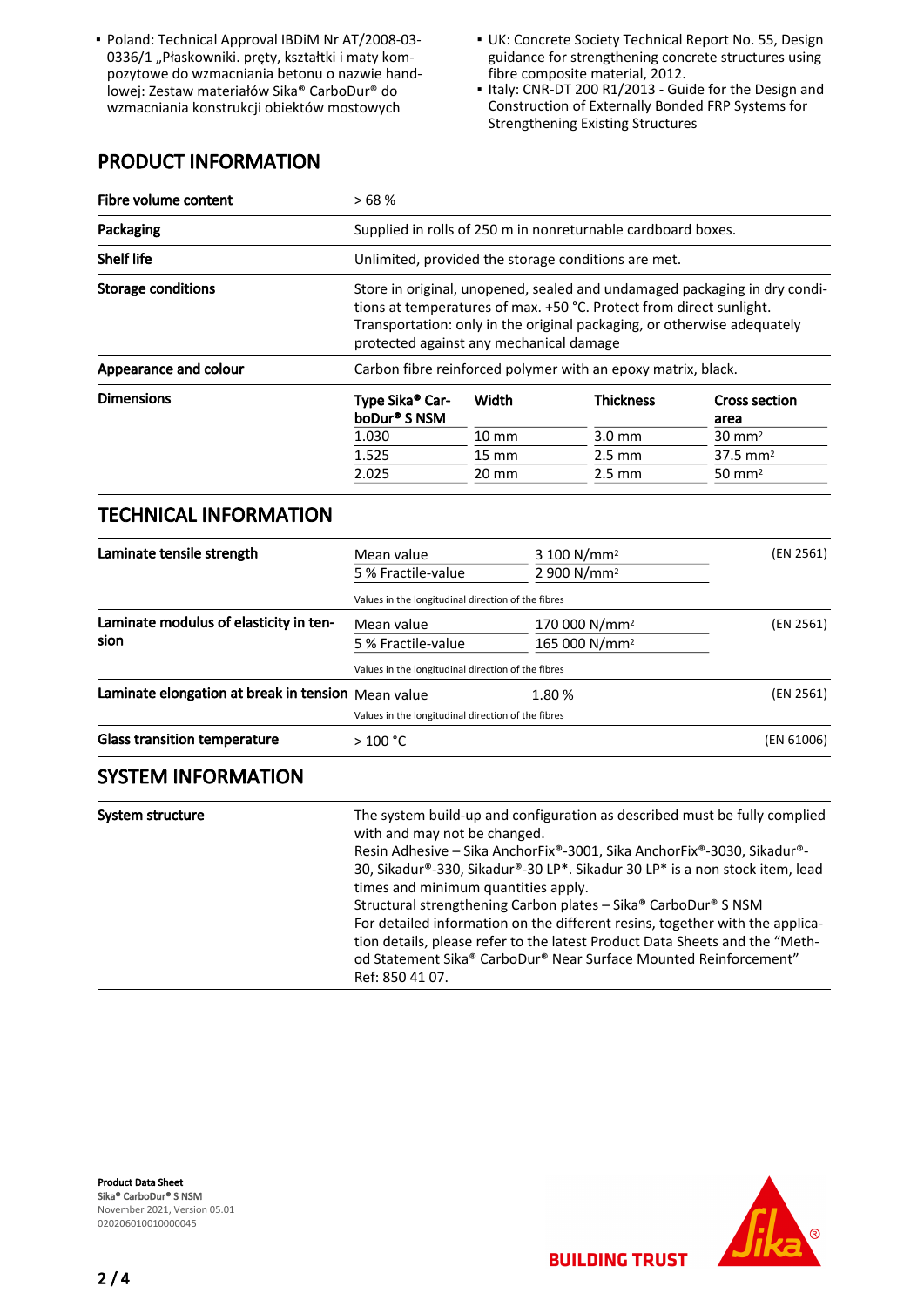Consumption **Please refer to the "Method Statement for Sika® CarboDur® S NSM Rein**forcement for more detailed information.

#### BASIS OF PRODUCT DATA

All technical data stated in this Product Data Sheet are based on laboratory tests. Actual measured data may vary due to circumstances beyond our control.

# IMPORTANT CONSIDERATIONS

Please refer to the relevant Sika® epoxy adhesive Product Data Sheet:

- Sikadur®-30
- Sikadur®-30 LP\*
- Sikadur®-330
- Sikadur®-300
- Sika AnchorFix®-3001
- Sika AnchorFix®-3030

A suitably qualified Structural Engineer must be responsible for the design of the strengthening works. Additionally as this application is structural, great care must also be taken in selecting suitably experienced and trained specialist contractors.

Maximum permissible continuous service temperature is approx. +50 °C.

Please also refer to the "Method Statement Sika® CarboDur® Near Surface Mounted Reinforcement" Ref: 850 41 07.

Contact Sika technical service for detailed advice.

# ECOLOGY, HEALTH AND SAFETY

#### REGULATION (EC) NO 1907/2006 - REACH

This product is an article as defined in article 3 of regulation (EC) No 1907/2006 (REACH). It contains no substances which are intended to be released from the article under normal or reasonably foreseeable conditions of use. A safety data sheet following article 31 of the same regulation is not needed to bring the product to the market, to transport or to use it. For safe use follow the instructions given in the product data sheet. Based on our current knowledge, this product does not contain SVHC (substances of very high concern) as listed in Annex XIV of the REACH regulation or on the candidate list published by the European Chemicals Agency in concentrations above  $0,1 %$  (w/w).

#### APPLICATION INSTRUCTIONS

#### SUBSTRATE QUALITY

Recommended minimum concrete pull-off strength after surface preparation:

1.0 N/mm<sup>2</sup>

Please refer to the "Method Statement for Sika® CarboDur® Near Surface Mounted Reinforcement" Ref: 850 41 07 for more detailed information.

#### SUBSTRATE PREPARATION

Slits must be dry and free from dust and loose particles.

Please also refer to the "Method Statement Sika® CarboDur® Near Surface Mounted Reinforcement" Ref: 850 41 07 for more detailed information.

#### APPLICATION METHOD / TOOLS

Please refer to the relevant Product Data Sheet

- Sikadur®-30
- Sikadur®-30 LP\*
- Sikadur®-330
- Sikadur®-300
- Sika AnchorFix®-3001
- Sika AnchorFix®-3030

Please refer the "Method Statement Sika® CarboDur® Near Surface Mounted Reinforcement" Ref: 850 41 07.

# LOCAL RESTRICTIONS

Please note that as a result of specific local regulations the declared data for this product may vary from country to country. Please consult the local Product Data Sheet for the exact product data.

**BUILDING TRUST** 

Product Data Sheet Sika® CarboDur® S NSM November 2021, Version 05.01 020206010010000045